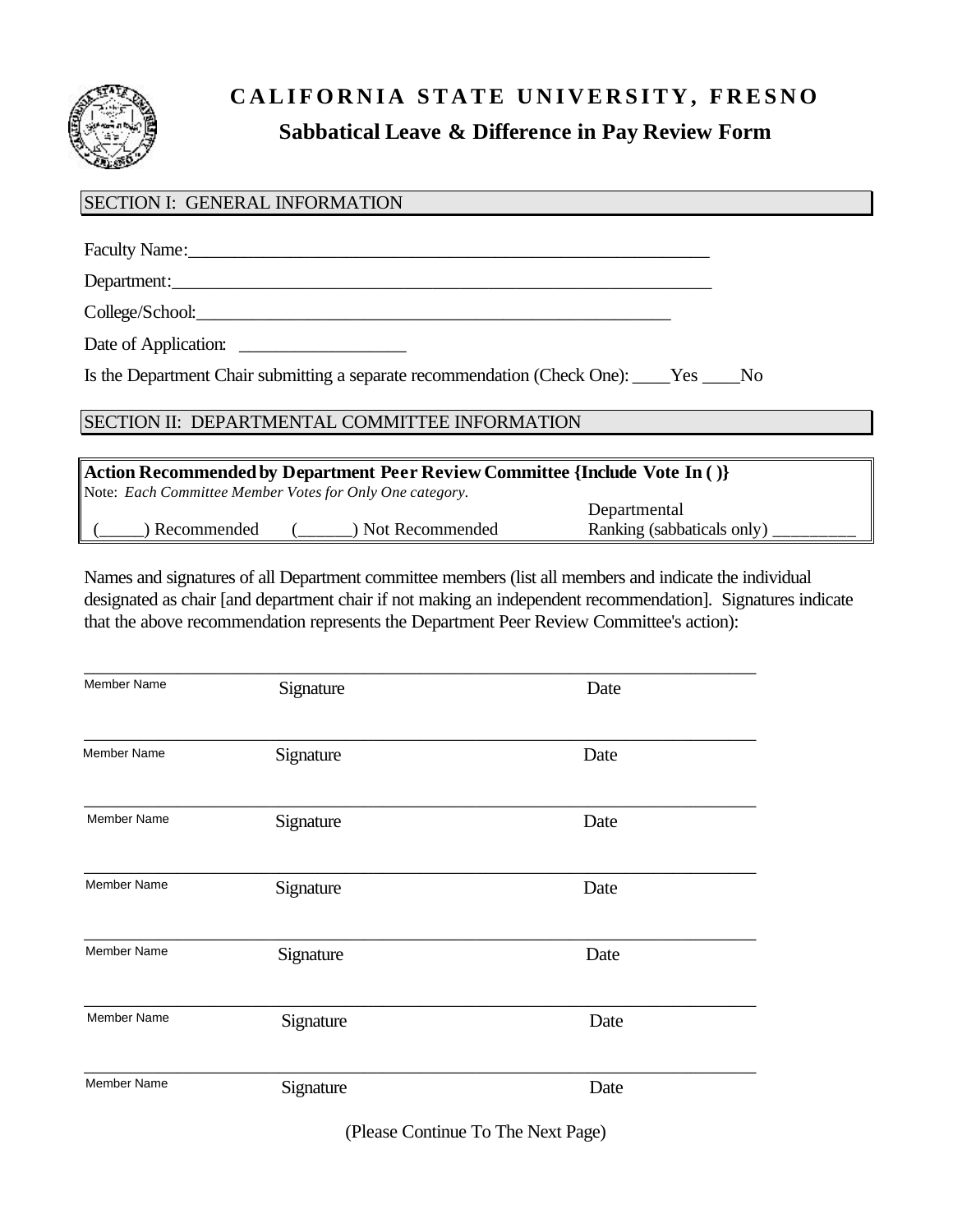## **SABBATICAL / DIFFERENCE IN PAY REVIEW FORM**

PAGE 2 Applicant Name

SECTION III: DEPARTMENT CHAIR INFORMATION

**Note: this section is to be completed only if the department chair is making a separate recommendation.** 

| Action Recommended by Department Chair. |                 |                            |  |  |  |
|-----------------------------------------|-----------------|----------------------------|--|--|--|
|                                         |                 | Departmental               |  |  |  |
| Recommended                             | Not Recommended | Ranking (sabbaticals only) |  |  |  |

Signature indicates that the above represents the Department Chair's action.

SIGNATURE DATE

\_\_\_\_\_\_\_\_\_\_\_\_\_\_\_\_\_\_\_\_\_\_\_\_\_\_\_\_\_\_\_\_\_\_\_\_\_\_\_\_\_\_\_\_\_\_\_\_\_\_\_\_\_\_\_\_\_\_\_\_\_\_\_\_\_\_\_\_\_\_\_\_

#### *I HAVE RECEIVED A COPY OF THE ABOVE INFORMATION. I HAVE HAD AN OPPORTUNITY TO DISCSS THE RECOMMENDATION(S) WITH THE DEPARTMENT CHAIR. I AM AWARE OF MY RIGHT TO APPEAL THIS RECOMMENDATION TO THE COLLEGE/SCHOOL PEER REVIEW COMMITTEE.*

*FACULTY SIGNATURE DATE* 

(Please Continue to the Next Page)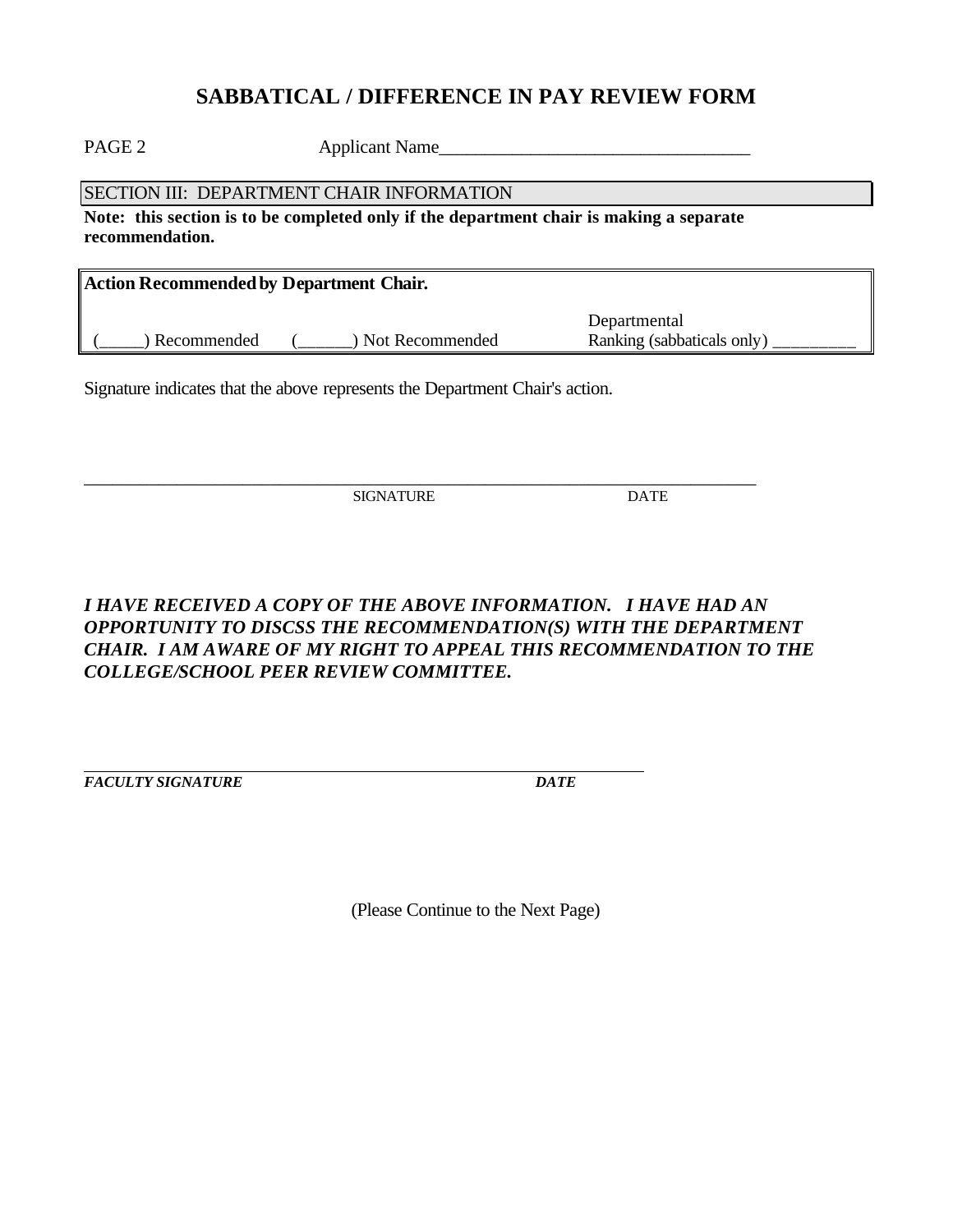## **SABBATICAL AND DIFFERENCE IN PAY REVIEW FORM**

PAGE 3 Faculty Name

#### SECTION IV: COLLEGE/ SCHOOL COMMITTEE INFORMATION

**Action Recommended by College/School Peer Review Committee {Include Vote In ( )}**  Note: *Each Committee Member Votes for Only One category.* 

| nmendea<br>- Rec<br>recon | kecommended | only<br>Kankıng<br>sabbaticals) |  |
|---------------------------|-------------|---------------------------------|--|
|---------------------------|-------------|---------------------------------|--|

Names and signatures of all College/School committee members (list all members and indicate the individual designated as chair of the committee). Signatures indicate that the above recommendation represents the College/School Peer Review Committee's Action.

| <b>SIGNATURE</b> | <b>DATE</b> |
|------------------|-------------|
|                  |             |
|                  |             |
| <b>SIGNATURE</b> | <b>DATE</b> |
|                  |             |
|                  |             |
| <b>SIGNATURE</b> | <b>DATE</b> |
|                  |             |
|                  |             |
| <b>SIGNATURE</b> | <b>DATE</b> |
|                  |             |
|                  |             |
| <b>SIGNATURE</b> | <b>DATE</b> |
|                  |             |
|                  |             |
| <b>SIGNATURE</b> | <b>DATE</b> |
|                  |             |
|                  |             |
| <b>SIGNATURE</b> | <b>DATE</b> |
|                  |             |
|                  |             |
| <b>SIGNATURE</b> | <b>DATE</b> |
|                  |             |

*I HAVE RECEIVED A COPY OF THE ABOVE INFORMATION. I HAVE HAD AN OPPORTUNITY TO DISCSS THE RECOMMENDATION(S) WITH THE PEER REVIEW COMMITTEE CHAIR. I AM AWARE OF MY RIGHT TO APPEAL THIS RECOMMENDATION TO THE DEAN.*